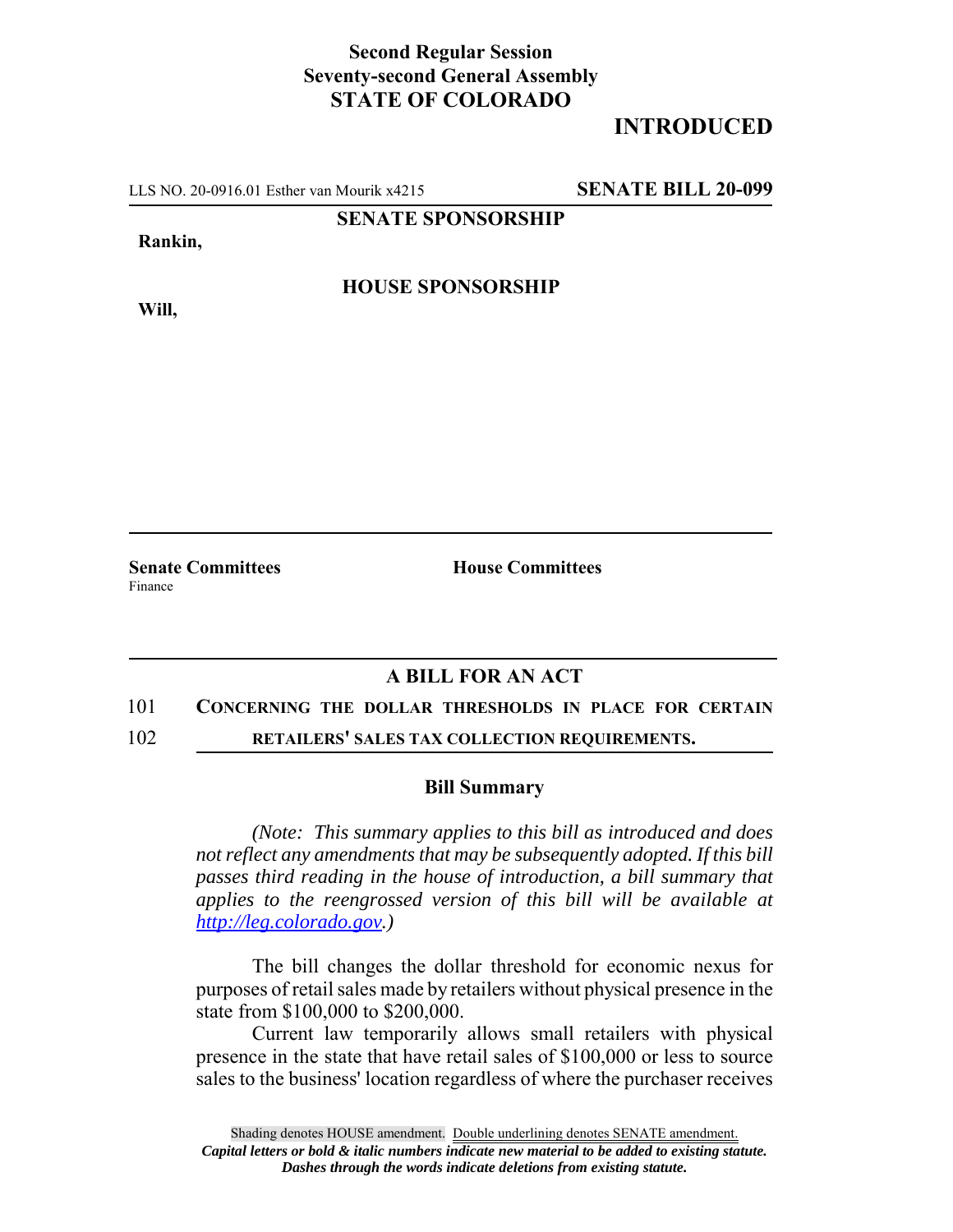the tangible personal property or service, thus providing an exception to the sales tax sourcing rule. The bill changes this threshold to \$200,000 or less in retail sales and makes the exception permanent.

 *Be it enacted by the General Assembly of the State of Colorado:* **SECTION 1.** In Colorado Revised Statutes, 39-26-102, **amend** (3)(c)(I) as follows: **39-26-102. Definitions.** As used in this article 26, unless the context otherwise requires: (3) "Doing business in this state" means the selling, leasing, or delivering in this state, or any activity in this state in connection with the selling, leasing, or delivering in this state, of tangible personal property or taxable services by a retail sale as defined in this section, for use, storage, distribution, or consumption within this state. This subsection (3) affects the imposition, application, or collection of sales and use taxes only. "Doing business in this state" includes, but shall not be limited to, the following acts or methods of transacting business: (c) **Economic nexus.** (I) Except as provided in subsection

 (3)(c)(II) of this section, a person is doing business in this state in a calendar year:

 (A) If in the previous calendar year the person has made retail sales of tangible personal property, commodities, or services in the state as specified in section 39-26-104 (3), exceeding one hundred thousand 20 dollars TWO HUNDRED THOUSAND DOLLARS; or

 (B) On and after the first day of the month after the ninetieth day after the person has made retail sales of tangible personal property, commodities, or services in the state as specified in section 39-26-104 (3), 24 in the current calendar year that exceed one hundred thousand dollars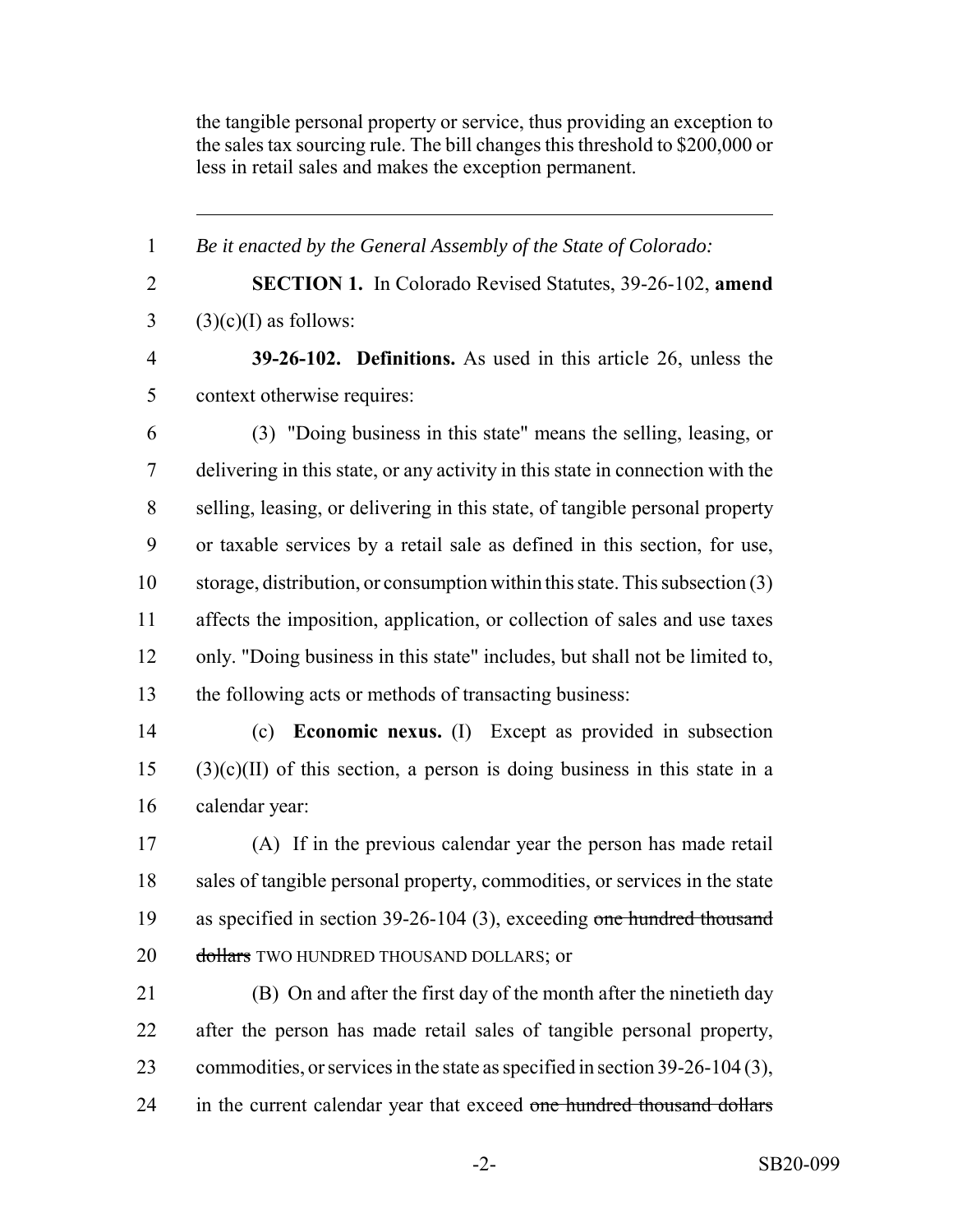1 TWO HUNDRED THOUSAND DOLLARS.

2 **SECTION 2.** In Colorado Revised Statutes, 39-26-104, **amend** 3 (3)(c)(I); and **repeal** (3)(c)(III) as follows:

 **39-26-104. Property and services taxed - definitions - repeal.** (3) (c) (I) A retailer shall source its sales to the business location of the retailer regardless of where the purchaser receives the tangible personal property or service in a calendar year:

 (A) If in the previous calendar year the retailer has made retail sales of tangible personal property, commodities, or services in the state 10 totaling one hundred thousand dollars TWO HUNDRED THOUSAND DOLLARS or less; or

 (B) Until the first day of the month after the ninetieth day after the person has made retail sales of tangible personal property, commodities, or services in the state in the current calendar year that total more than 15 one hundred thousand dollars TWO HUNDRED THOUSAND DOLLARS, after which the sourcing rules set forth in subsections (3)(a) and (3)(b) of this 17 section apply to all sales made by such retailers on and after such date.

18 (III)  $(A)$  This subsection  $(3)(c)$  is repealed effective ninety days 19 after the date that the revisor of statutes is notified by the department of 20 revenue that a geographic information system that meets the defined 21 scope of work set forth in the request for solicitation, provided by the 22 state, is online and available for a retailer to use to determine the taxing 23 jurisdiction in which an address resides. The department of revenue shall 24 notify the revisor of statutes no later than fifteen days after such a system  $25$  is online.

26 (B) The department of revenue shall immediately notify the 27 retailers described in subsection  $(3)(c)(1)$  of this section that the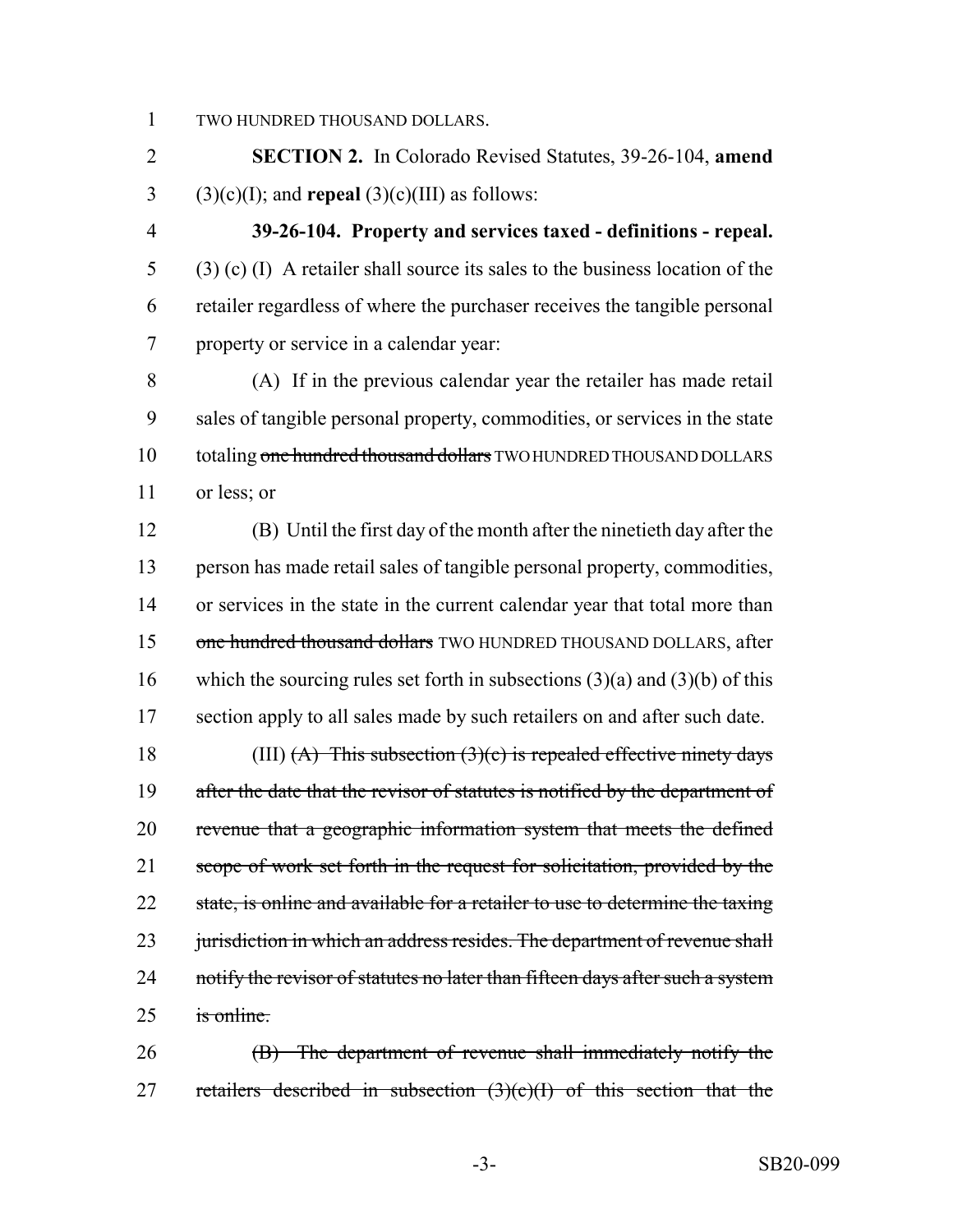1 geographic information system described in subsection  $(3)(c)(III)(A)$  of 2 this section is online and that ninety days after the date of the notice to the 3 revisor of statutes described in subsection (3)(c)(III)(A) of this section, 4 the sourcing rules set forth in subsections  $(3)(a)$  and  $(3)(b)$  of this section 5 will apply to all sales made by such retailers on and after such date. 6 **SECTION 3.** In Colorado Revised Statutes, 39-26-204, **amend**  $7$  (2)(b) as follows:

8 **39-26-204. Periodic return - collection.** (2) (b)  $\oplus$  Subsection  $9$  (2)(a) of this section does not apply to a retailer in a calendar year:

 $(A)$  (I) If in the previous calendar year the retailer has made retail sales of tangible personal property, commodities, or services in the state 12 totaling one hundred thousand dollars TWO HUNDRED THOUSAND DOLLARS or less; or

14  $(B)$  (II) Until the first day of the month after the ninetieth day after 15 a retailer has made retail sales of tangible personal property, 16 commodities, or services in the state in the current calendar year that total 17 more than one hundred thousand dollars TWO HUNDRED THOUSAND 18 DOLLARS.

19 (II) This subsection (2)(b) is repealed effective ninety days after 20 the date that the revisor of statutes is notified by the department of 21 revenue that a geographic information system that meets the defined 22 scope of work set forth in the request for solicitation, provided by the 23 state, is online and available for a retailer to use to determine the taxing 24 jurisdiction in which an address resides. The department shall notify the 25 revisor of statutes no later than fifteen days after such a system is online. 26 **SECTION 4. Act subject to petition - effective date.** This act 27 takes effect September 1, 2020; except that, if a referendum petition is